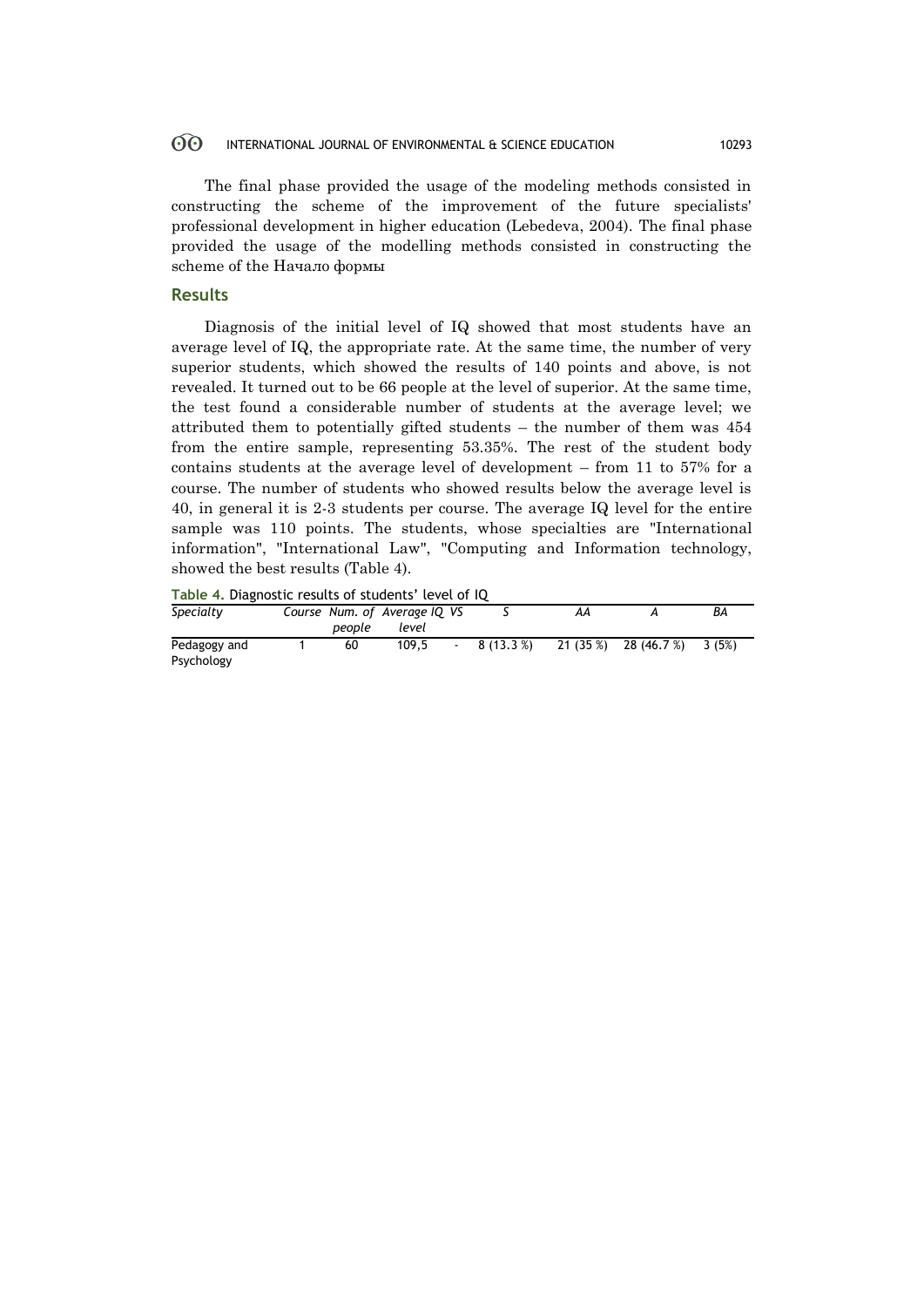Rapid-test results of students' creativity showed that most students have a level of creativity above average. The best rates showed the students, whose specialties are "Music education and choreography", "International Law", "Oriental studies" and "Methods of initial training" – from 68 to 70 points in general. Rates below average were recorded only in 10 students, representing 1.18% of the total number of subjects (Table 5).

|                      |                | Num. of         | Average |               |             |             |              |                |
|----------------------|----------------|-----------------|---------|---------------|-------------|-------------|--------------|----------------|
| <b>Specialty</b>     |                | Course people   | ind. Cr | VS            | S           | AA          | A            | BA             |
| Pedagogy and         | 1              | 60              | 66.1    | 15 ppl. (25%) | 17          | 16 (26.7%)  | 12 (20%)     |                |
| Psychology           |                |                 |         |               | (28.3%)     |             |              |                |
| Methodology of       | $\overline{2}$ | 50              | 68      | 16 (32%)      | 13 (26%)    | 9           | 12 (24%)     | $\frac{1}{2}$  |
| initial training     |                |                 |         |               |             | (18%)       |              |                |
| German               | $\mathbf{1}$   | 75              | 63.6    | 10 (13.3%)    | 23 (30.7%)  | 20 (26.7%)  | 20 (26.7%)   | 2(2.6%)        |
| English              | $\overline{2}$ | 65              | 64      | 11 (16.9%)    | 25 (38.47%) | 19 (29.24%) | 9(13.85%)    | 1(1.54%)       |
| International law    | 1              | 95              | 68.5    | 23 (24.3%)    | 35 (36.84%) | 27 (28.43%) | 10 (10.52%)  |                |
| International        | $\overline{2}$ | 70              | 67      | 10 (14.29%)   | 20 (28.57%) | 27 (38.57%) | 13 (18.57%)  | $\frac{1}{2}$  |
| information          |                |                 |         |               |             |             |              |                |
| World history        | 1              | 44              | 61.2    | 4(9.1%)       | 20 (45.45%) | 3(6.82%)    | 15 (34%)     | 2(4.54%)       |
| Oriental studies     | $\overline{2}$ | 40              | 68      | 11 $(27.5%)$  | 19 (47.5%)  | 6(15%)      | 4 (10%)      |                |
| Country studies      | $\mathbf{1}$   | $\overline{55}$ | 66      | 9(16.36%)     | 27 (49.1%)  | 13 (23.64%) | 6(10.9%)     | $\overline{a}$ |
| and tourism          |                |                 |         |               |             |             |              |                |
| Chemistry and        | $\overline{2}$ | 65              | 63.9    | 10 (15.39%)   | 26 (40%)    | 16 (24.62%) | 12 (18.46%)  | 1(1.54%)       |
| Biology              |                |                 |         |               |             |             |              |                |
| Computing and        | 1              | 85              | 65      | 12 (14.12%)   | 40 (47.06%) | 20 (23.53%) | 13 (15.29%)  |                |
| Information          |                |                 |         |               |             |             |              |                |
| technology           |                |                 |         |               |             |             |              |                |
| Methodology of       | $\overline{2}$ | 50              | 61      | 9(18%)        | 13 (26%)    | 12 (24%)    | 14 (28%)     | 2(4%)          |
| teaching             |                |                 |         |               |             |             |              |                |
| mathematics,         |                |                 |         |               |             |             |              |                |
| physics and          |                |                 |         |               |             |             |              |                |
| informatics          |                |                 |         |               |             |             |              |                |
| Music education      | 1              | 47              | 70      | 20(42.55)     | 20 (42.55%) | 3 $(6.4%)$  | 4(8.5%)      | ä,             |
| & choreography       |                |                 |         |               |             |             |              |                |
| Theory and           | $\overline{2}$ | 50              | 63.3    | 12 (24%)      | 8(16%)      | 15 (30%)    | 13 (26%)     | 2(4%)          |
| methodology of       |                |                 |         |               |             |             |              |                |
| initial military     |                |                 |         |               |             |             |              |                |
| preparation          |                |                 |         |               |             |             |              |                |
| <b>General rates</b> |                | 851             | 65.4    | 172 (20.21%)  | 30 (35.96%) | 206 (24.2%) | 157 (18.45%) | 10(1.18%)      |

|  | Table 5. Diagnostic results of students' level of creativity |  |  |  |  |
|--|--------------------------------------------------------------|--|--|--|--|
|--|--------------------------------------------------------------|--|--|--|--|

Summing up test results on determine levels of IQ and Cr we received initial data that characterize the level of students' overall giftedness. Most of participants in the experiment (38.8%) referred to the category "Above Average", 31, 96% of respondents showed quite good results during both tests, so we consider them as potentially gifted students. The rest (28.97%) have average or below average rates. That confirms our thesis about the necessity of purposeful development of students' professional giftedness at the university (Table 6).

**Table 6.** Initial condition of development levels of students' overall giftedness

| Levels of development | Quantitative and percentage ratio |
|-----------------------|-----------------------------------|
| Superior (S)          | 272(31, 96%)                      |
| Above Average (AA)    | 330 (38,8%)                       |
| Average (A)           | 224 (26,3%)                       |
| Below Average (BA)    | 25 (2.94%)                        |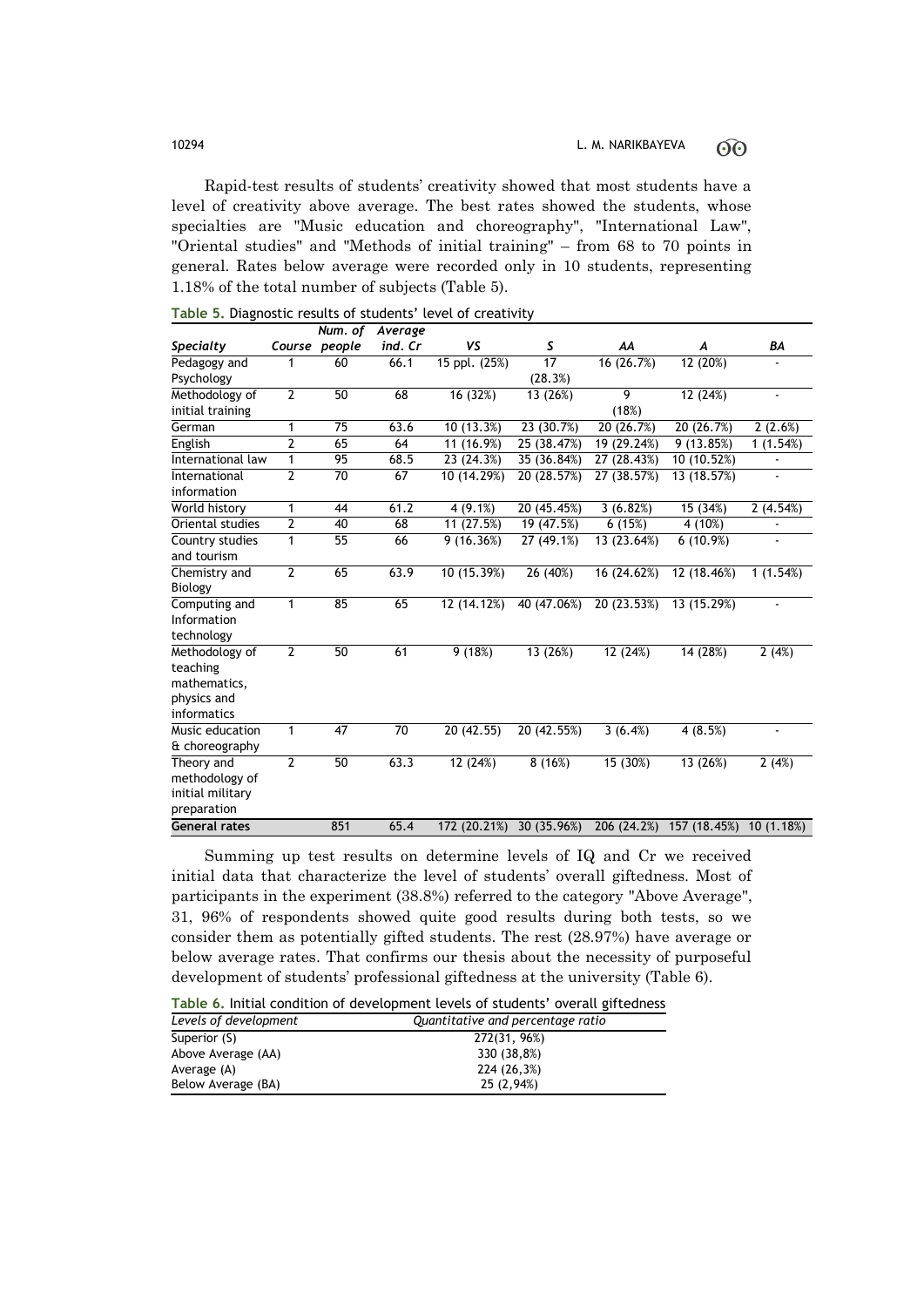In this regard, we offer a model of students' giftedness development that involves a set of pedagogical conditions at three levels: organizationalpedagogical, psycho-pedagogical and didactic (Figure 1).



Figure1. Student's giftedness development system **Figure1.** Student's giftedness development system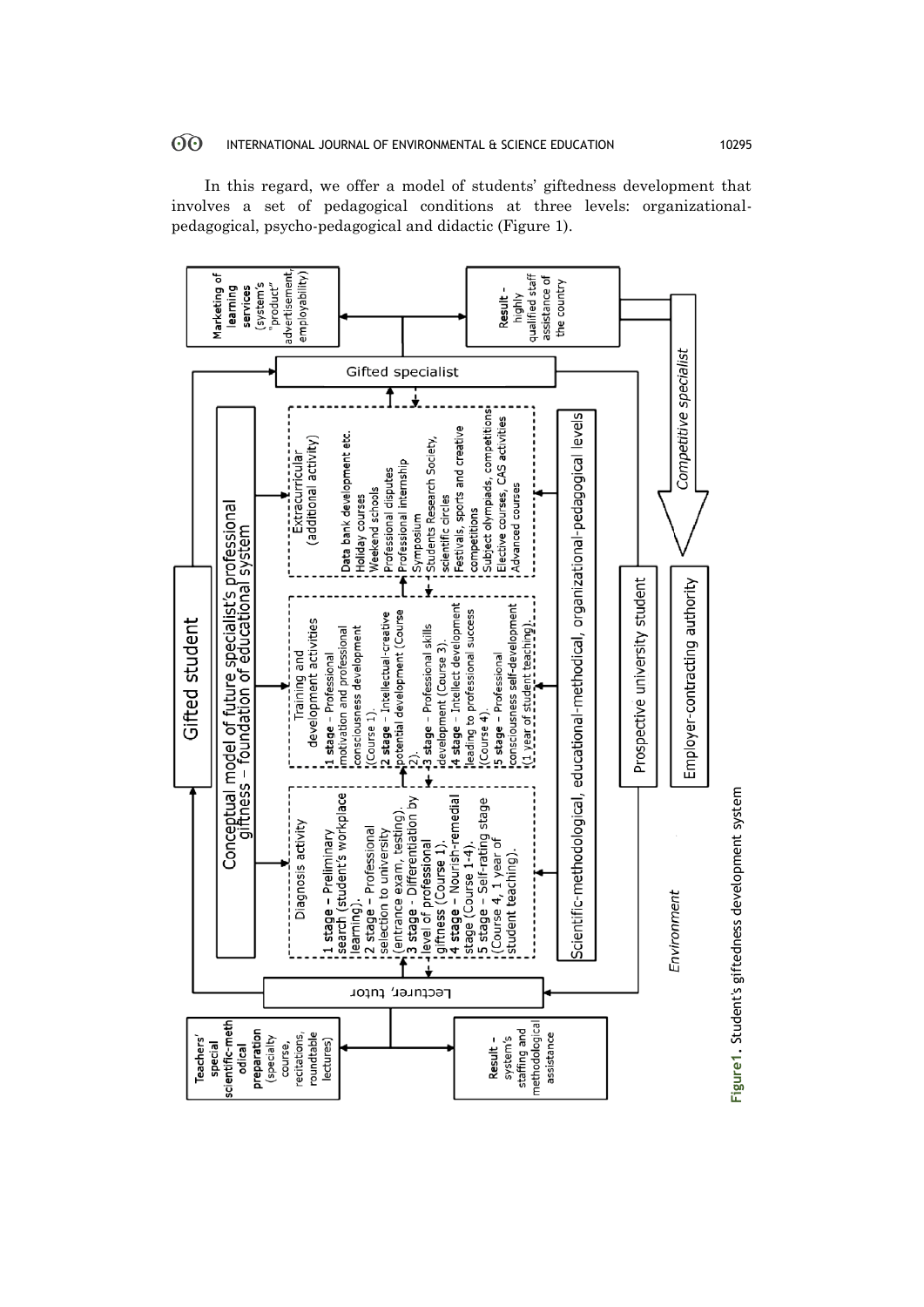## *Organizational-pedagogical conditions:*

– creation of psycho-pedagogical service (department) on work with gifted students (diagnostics, forecasting, planning of "individual trajectory of personal development," development of special training and development programs etc.) as the main educational system of control;

– creation of tutor's service – individual consultants and mentors for students, helping students to develop "individual trajectory of education and professional development", developing individual programs of students' giftedness development;

– training methodological support (development of special training programs on subjects, variability of courses for educational services selection, availability of individual development plans and programs etc.);

– diagnostics and monitoring of the level of professional giftedness development in general and its individual components, wherein, the original orientation of future specialist's professional giftedness development is how he learns an obligatory minimum of training programs;

– training and development differentiation (creation of mini-groups by levels of skills and professional giftedness) both during training and during extracurricular activities;

– morally psychological, material stimulation of gifted students (scholarships, participation in scientific conferences, seminars, publications of students' scientific articles, involvedness in the program of fundamental programs researches , as well as in the plans' research of scientific organizations, university faculties, departments);

– organization of group research and teams, creation of the Council of Young Scientists (CYS), student scientific societies (SSS), student scientific circles (SSC), creative laboratories, scientific schools under departments, faculties ensuring differentiation of scientific interests, thematic unity and scientific communication;

– solution of gifted students' employment problem in connection with personal and social problems in real life that will allow a student to realize his own demand in labor market and real possibilities of future professional success.

*Psycho-pedagogical conditions:*

– stimulating teachers' and undergraduates' motivation to work in educational system of future university specialists' professional giftedness development;

– definition of specific objectives of professional giftedness in general and its individual components diagnosis and development at every stage of work;

– development of students' educational and professional motivation in all classes (lectures, seminars, practical, students' individual work etc.) In order to create students' professional self-awareness and understanding of the importance of developing their abilities and intellectually creative potential as for educational activity within the university and for the future professional activity;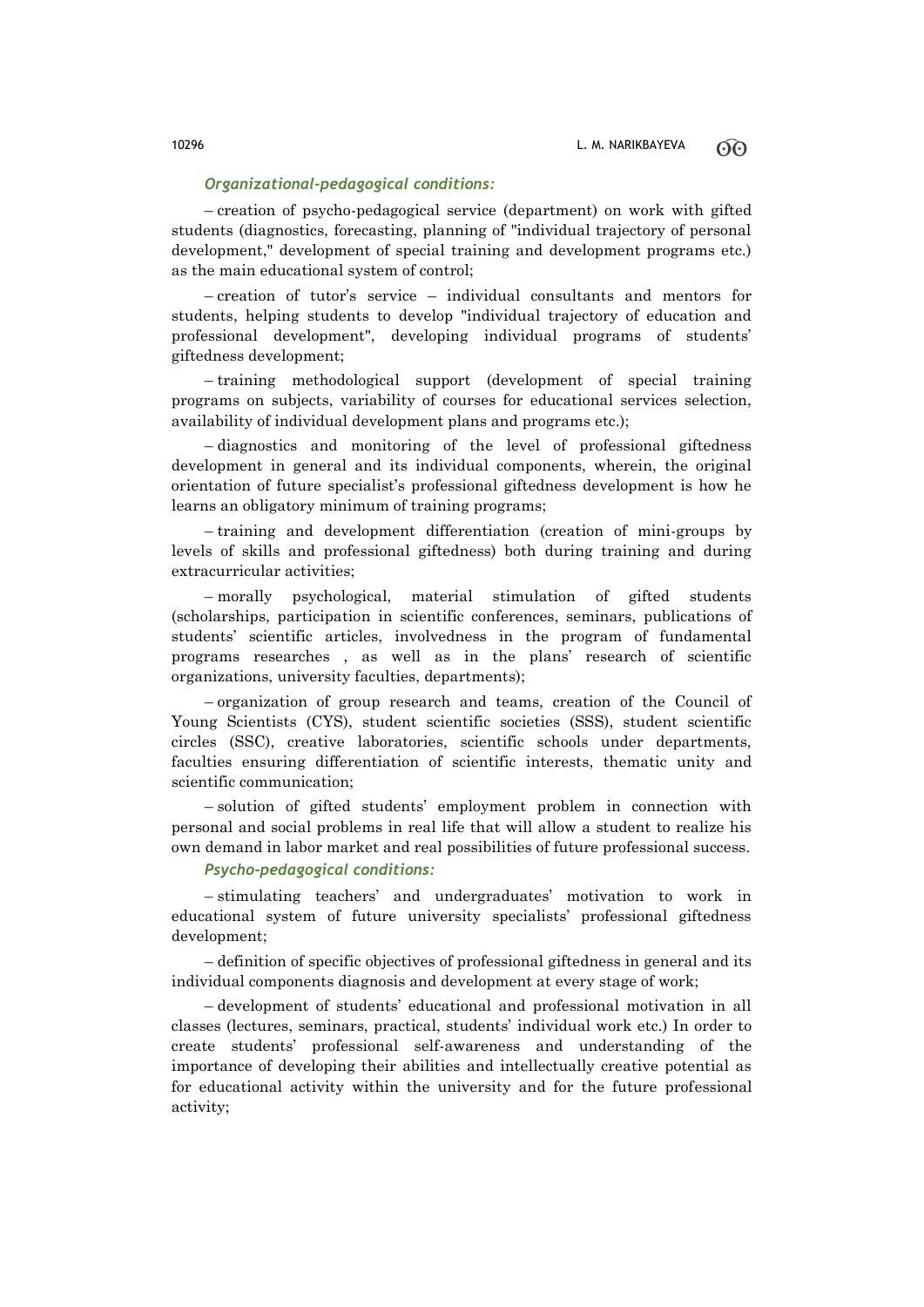### 60 INTERNATIONAL JOURNAL OF ENVIRONMENTAL & SCIENCE EDUCATION 10297

– use of cooperation and co-creation principles, "transmission" of teacher's creative potential on the basis of dialogue interaction, intersubjective communication with the student; striving to improve the teacher's own professional competence as an example of a creative person for gifted students;

– promoting independence of opinions that challenge existing views and provide new ideas, independence in organization and evaluation of students' activity results by their own;

– promoting in-depth study of chosen topics from among elective courses in maximum extent, maintaining and developing independent researching skills, "learn to learn" abilities; student-future specialist is an active subject of his own activities;

– creation of a continuous training research work, thematic agreement of students' research work, continuity of scientific generations, scientific research work integration in educational disciplines, courses, practice;

– creation of an appropriate psychological climate in classrooms (friendly relations with the student, joyful relationship with knowledge, positive emotions); creation of a students' self-esteem, "a sense of success", self-reliance, respect for "right to make mistakes" principle;

– identification of leaders, definition of the on-line, course, group status in the eyes of students, teachers, heads of university faculties.

### *Didactic conditions:*

– research approach to conducting lectures, seminars and practical courses based on the problem presentation of material associated with new prospects in science development; the use of heuristic methods for organization gifted students' creative activity;

– insertion of a wide (global) themes and problems in view of students' scientific interests differentiation, as well as theoretical orientation on the future professional activity;

– use of an interdisciplinary approach in teaching based on interdisciplinary integration issues, themes and problems related to different fields of knowledge;

– fill the learning process with "open type" tasks in studying the problems, allowing to take into account the tendency of gifted students to research type of behavior, self-intellectual activity;

– use of active forms of learning: group discussion, "brainstorming", roleplaying and simulation games, group and individual research projects etc.; optimal combination of frontal, group, individual forms of work;

– teaching students to assess their work based on specific criteria for content related to a particular area of research and problems of future professional activity.

Combination of all these factors forms the professional competence as an integral characteristic of graduator's professional giftedness from higher vocational establishment. Professional elite formation in a particular industry should be the result of proposed educational system depending on the profile of training that after graduation will be able to engage in professional activities.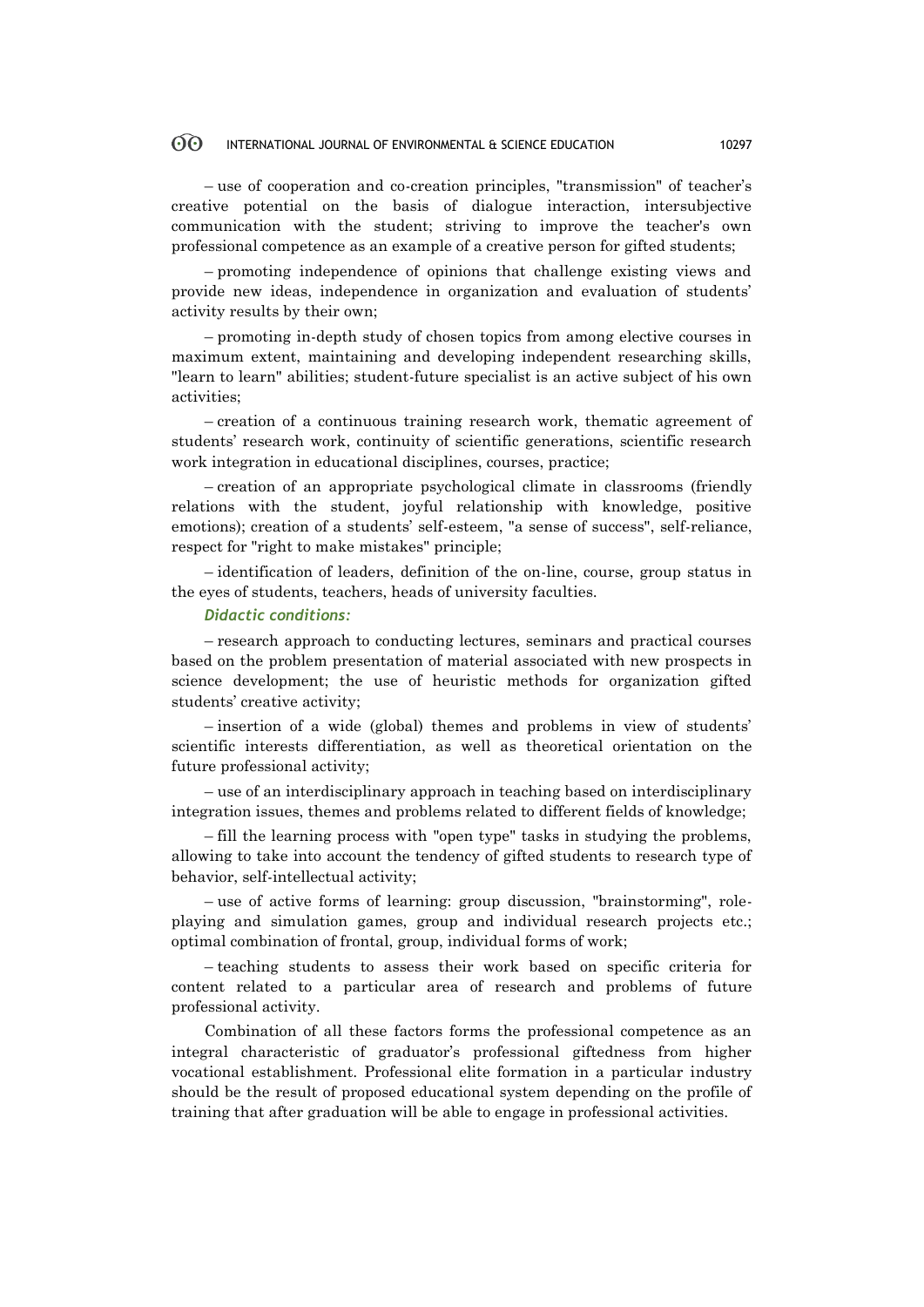# **Discussion and Conclusion**

In identifying the level of gifted students' development, we proceeded from the popular model of giftedness by J. Renzulli (1986), which deals with intellect and creativity as one of the main parameters of general giftedness. In later publications (Reis & Renzulli, 2004), a scientist said that the definition of giftedness should not stand in the forefront of cognitive factors, because they do not explain the productivity in adulthood.

Methodology of creativity assessment by P. Torrens that we used is adapted on schoolchildren sample and is most often used in diagnosis of children with the age of 5-17 (Runco et al., 2010). In Russia, there are also attempts to adapt this sub-test on managers' sample from 23 to 35 years old (Tunick, 2013). However, we found no cases of test use in diagnosis of students' capabilities. We have adapted the test "Incomplete Pictures" on students from pedagogical university. Special emphasis was placed on the identification of non-verbal creativity as the ability to create a new product in conditions of minimum verbalization.

Results of the experimental part of this study indicate that a high level of students' intelligence cannot guarantee their successful creative research activity, since it is not always comparable to the level of creativity. Studies in Chicago city educational institutions showed analogical arguments (Getzels & Jackson, 1962).

It is worth noting that psycho-diagnostic examinations of students' intelligence are widely used in education systems of advanced Europe countries, aimed at measuring how well an individual has mastered intellectual skills in order to study (Kwiek, 2014). To this end, a variety of programs was developed: test program of academic evaluation, national testing program of abilities and achievements in accordance with the requirements of colleges and universities, advanced selection of programs for students with additional training in certain areas etc. In addition, there were developed a special controlling bodies: testing services in education and the College Board.

This indicates that the level of gifted students' diagnostics is well developed at the national level, but we do not mark the same feature in the practice of the Republic of Kazakhstan and other former Soviet states.

In summary, experimental data of the study confirmed the need to improve the quality of work on students' professional giftedness development at the university: 28.97% of tested students showed average or below average results for "level of IQ" and "level of creativity" rates.

Proposed principles of systematic pedagogical work with students at the university are concentrated on four major interrelated aspects: scientifically methodical, diagnostic, developing and labor.

# **Implications and Recommendations**

Developed system of students' giftedness development is a complex of organizational, psychological, pedagogical and didactic conditions. Thus, the submissions can be useful in educational practice of higher education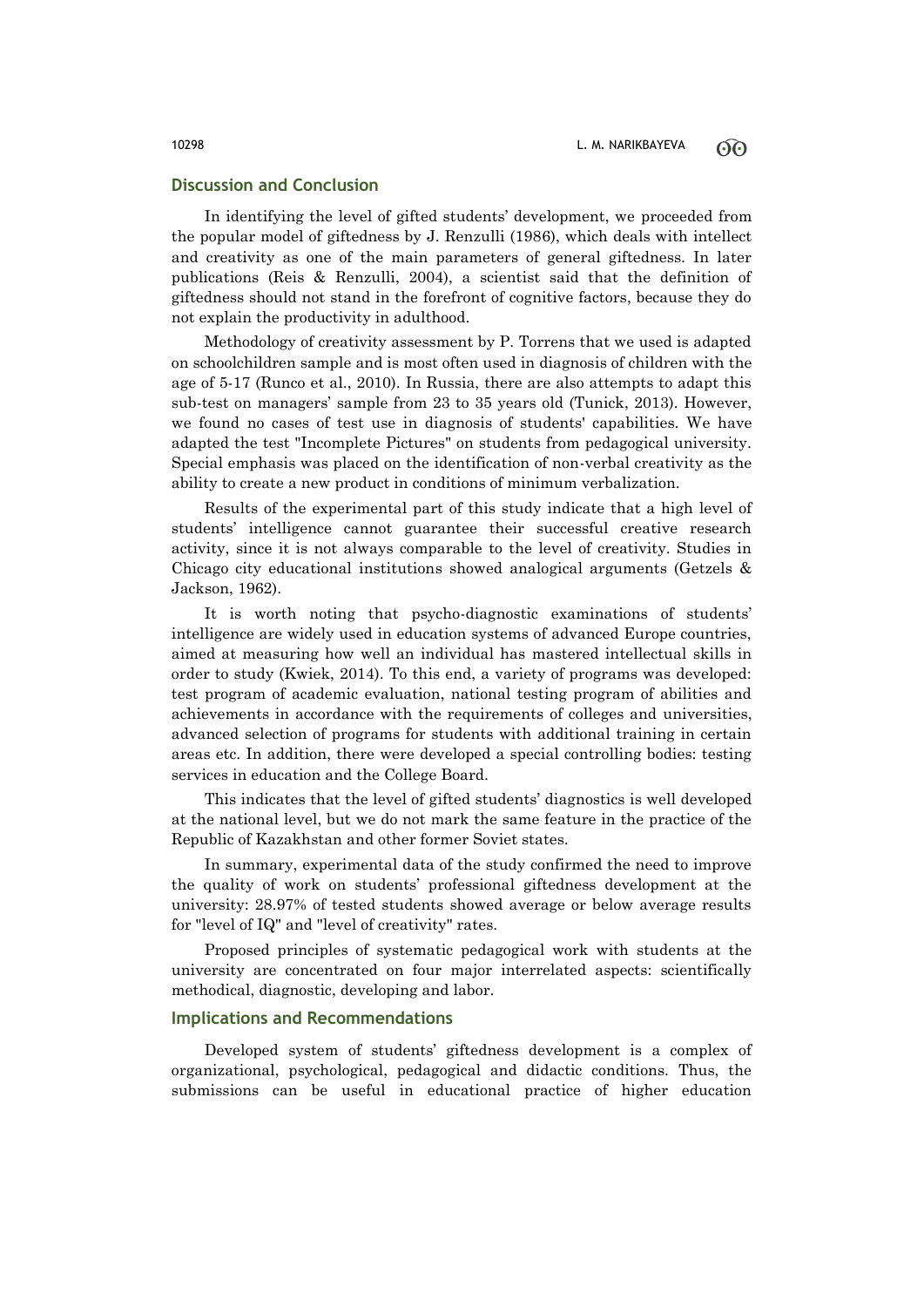### 60 INTERNATIONAL JOURNAL OF ENVIRONMENTAL & SCIENCE EDUCATION 10299

institutions of any type, in work organization with gifted students and in teaching of pedagogical disciplines, specialists training and retraining.

### **Disclosure statement**

No potential conflict of interest was reported by the authors.

### **Notes on contributors**

**Lora M. Narikbayeva** is a Doctor of Pedagogy, Professor of the Department of Music Education and Choreography, Abai Kazakh National Pedagogical University, Almaty, Kazakhstan.

### **References**

- Baas, D., Castelijns, J., Vermeulen, M., Martens, R., & Segers, M. (2015). The relation between Assessment for Learning and elementary students' cognitive and metacognitive strategy use. *British Journal of Educational Psychology*, 85(1), 33–46.
- Dal Forno, L., Bahia, S., & Veiga, F. (2015). Gifted amongst Preschool Children: An Analysis on How Teachers Recognize Giftedness. *International Journal of Technology and Inclusive Education*, 5, 707–715.
- Darling-Hammond, L. (2015). *The flat world and education: How America's commitment to equity will determine our future*. Teachers College Press.
- Eysenck, H. J. (2005). *IQ tests*. *Astrel Publishing house*.
- Eysenck, H. J., & Eysenck, M. W. (1987). *Personality and individual differences*. Plenum.
- Fugelova, T. A. (2013). Professional mobility of students of a technical college as a social and pedagogical problem. *Journal of Man and Education,* 3(36), 83–86.
- Getzels, J. W., & Jackson, P. W. (1962). *Creativity and intelligence: Explorations with gifted students.* New York: Wiley
- Hannafin, M. J. (2012). Student-centered learning. In *Encyclopedia of the Sciences of Learning* (pp. 3211–3214). Springer US.
- Ivanenko, N. A., Khairova, I. V., Fajzrakhmanova, A. L., Khalilova, T. V., Kharisova, G. M., Lisitzina, T. B., & Shaimukhametova, S. F. (2015). Competitiveness of professional education: Purposes, tasks and factors of its participation in the international educational services market. *Asian Social Science*, 11(1), 369.
- Kalimullin, A. M., & Masalimova, A. R. (2016). Editorial: Actual issues of national education: Theory and practice. *IEJME-Mathematics Education*.
- Karadağ, F., Karabey, B., & Pfeiffer, S. (2016). Identifying Gifted Preschoolers in Turkey: The Reliability and Validity of the Turkish-Translated Version of the GRS-Preschool/Kindergarten Form. *Journal of Education and Training Studies*, 4(10), 8–16.
- Kwiek, M. (2014). Structural changes in the Polish higher education system (1990–2010): a synthetic view. *European Journal of Higher Education*, 4(3), 266–280.
- Lebedeva, Ya. P. (2004). Mathematical models as an educational means. *Pedagogy,* 2, 11–19.
- Lyusin, D. V., Ushakov, D. V. (Ed.) (2004). Social Intelligence: Theory, measurement, research*. Institute of Psychology of the Russian Academy of Sciences,* 176.
- Mayer, J. D., Caruso, D. R., Salovey, P. (1999). Emotional Intelligence meets traditional standards for an intelligence. *Intelligence,* 27, 267–298.
- Peyre, H., Ramus, F., Melchior, M., Forhan, A., Heude, B., Gauvrit, N., & EDEN Mother-Child Cohort Study Group. (2016). Emotional, behavioral and social difficulties among high-IQ children during the preschool period: Results of the EDEN mother–child cohort. *Personality and Individual Differences*, 94, 366–371.
- Reis, S. M., & Renzulli, J. S. (2004). Current research on the social and emotional development of gifted and talented students: Good news and future possibilities. *Psychology in the Schools*, 41(1), 119–130.
- Reis, S., & McCoach, D. (2000). The underachievement of gifted students: What do we know and where do we go? *Gifted Child Quarterly*, 44(3), 152–170.